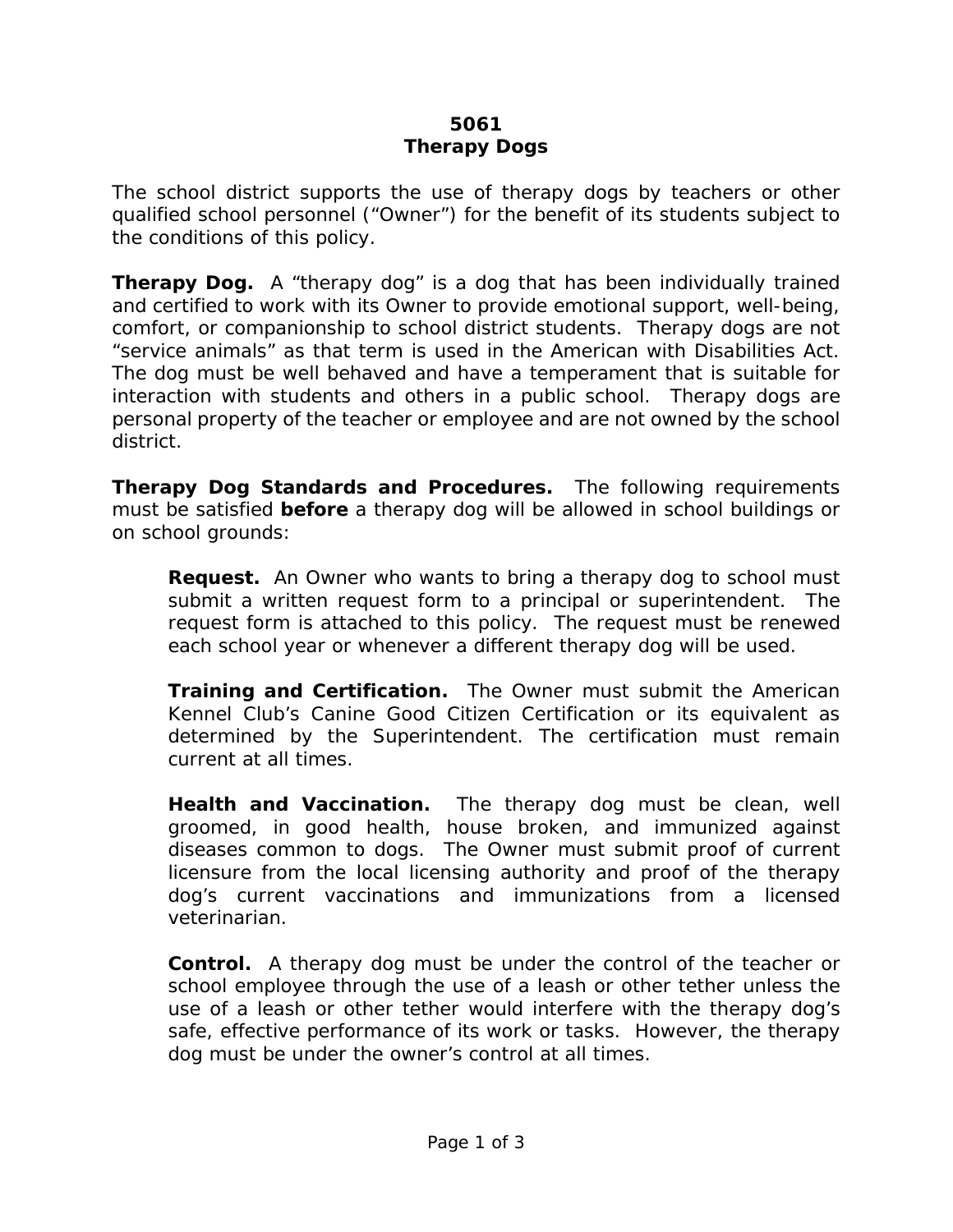**Identification.** The therapy dog must have appropriate identification identifying it as a therapy dog.

**No Disruption.** The therapy dog must not disrupt the educational process by barking, seeking attention, or any other behavior.

**Health and Safety.** The therapy dog must not pose a health and safety risk to any student, employee, or other person at school.

**Supervision and Care of Therapy dogs.** The Owner is solely responsible for the supervision and care of the therapy dog, including any feeding, exercising, and clean up while the animal is in a school building or on school property. The school district is not responsible for providing any care, supervision, or assistance for a therapy dog.

**Authorized Area(s).** The Owner shall only allow the therapy dog to be in areas in school buildings or on school property that are authorized by school district administrators.

**Insurance.** The Owner must submit a copy of an insurance policy that provides liability coverage for the therapy dog while on school property.

**Exclusion or Removal from School.** A therapy dog may be excluded from school property and buildings if a school administrator determines that:

- (1) A handler does not have control of the therapy dog;
- (2) The therapy dog is not housebroken;
- (3) The therapy dog presents a direct and immediate threat to others in the school; or
- (4) The animal's presence otherwise interferes with the educational process.

The Owner shall be required to remove the therapy dog from school premises immediately upon such a determination.

**Allergic Reactions.** If any student or school employee assigned to a classroom in which a therapy dog is permitted suffers an allergic reaction to the therapy dog, the Owner of the animal will be required to remove the animal to a different location designated by an administrator.

**Damages to School Property and Injuries.** The Owner of a therapy dog is solely responsible and liable for any damage to school property or injury to personnel, students, or others caused by the therapy dog.